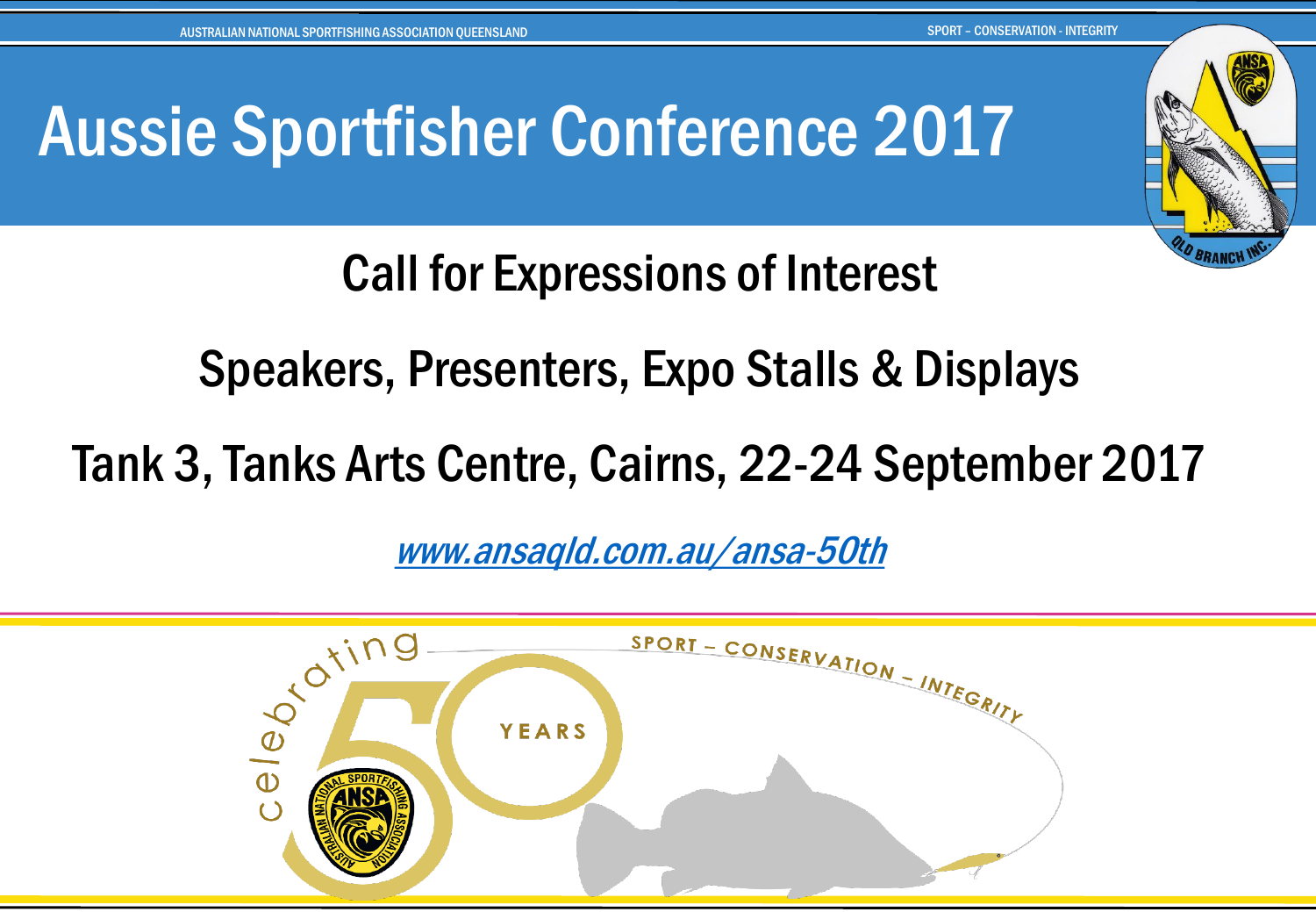#### Conference Background

At the Aussie Sportfisher Conference 2017, we celebrate the 50 year anniversary of the Australian National Sportfishing Association

The Aussie Sportfisher Conference 2017 is a week long event including a Conference, Expo, Fishing Competition and Fishing Expedition designed to gather together like-minded anglers so we can all enjoy and celebrate 50 years of Sportfishing in Australia.

Our enduring motto of Sport, Conservation and Integrity in fishing will shine through as central themes in all the opportunities and experiences on offer for you to enjoy during this great week.

This is an event not to be missed for anyone who has been involved with ANSA and the Sportfishing movement in the past, the present and into the future who want to join in the celebration of Sportfishing in Australia.

The week long event in Tropical Cairns, North Queensland (the birthplace of ANSA and Sportfishing in Australia) will kick off with an informal barefoot yobbos BBQ on Friday 22nd September 2017 at the Figtree, Tanks Art Centre, Cairns.

This will be followed on Saturday and Sunday by a two day conference and Sportfishing Expo at Tank 3, Tanks Arts Centre. A formal dinner is also being arranged for the Saturday evening.

Of course, no Sportfishing event would be complete without fishing! This 50 year bash is no different.

On Monday, conference attendees can stay on to enjoy a fishing competition alongside Cairns locals in the new Cairns Net Free Zone encompassing Trinity Inlet and Barron River.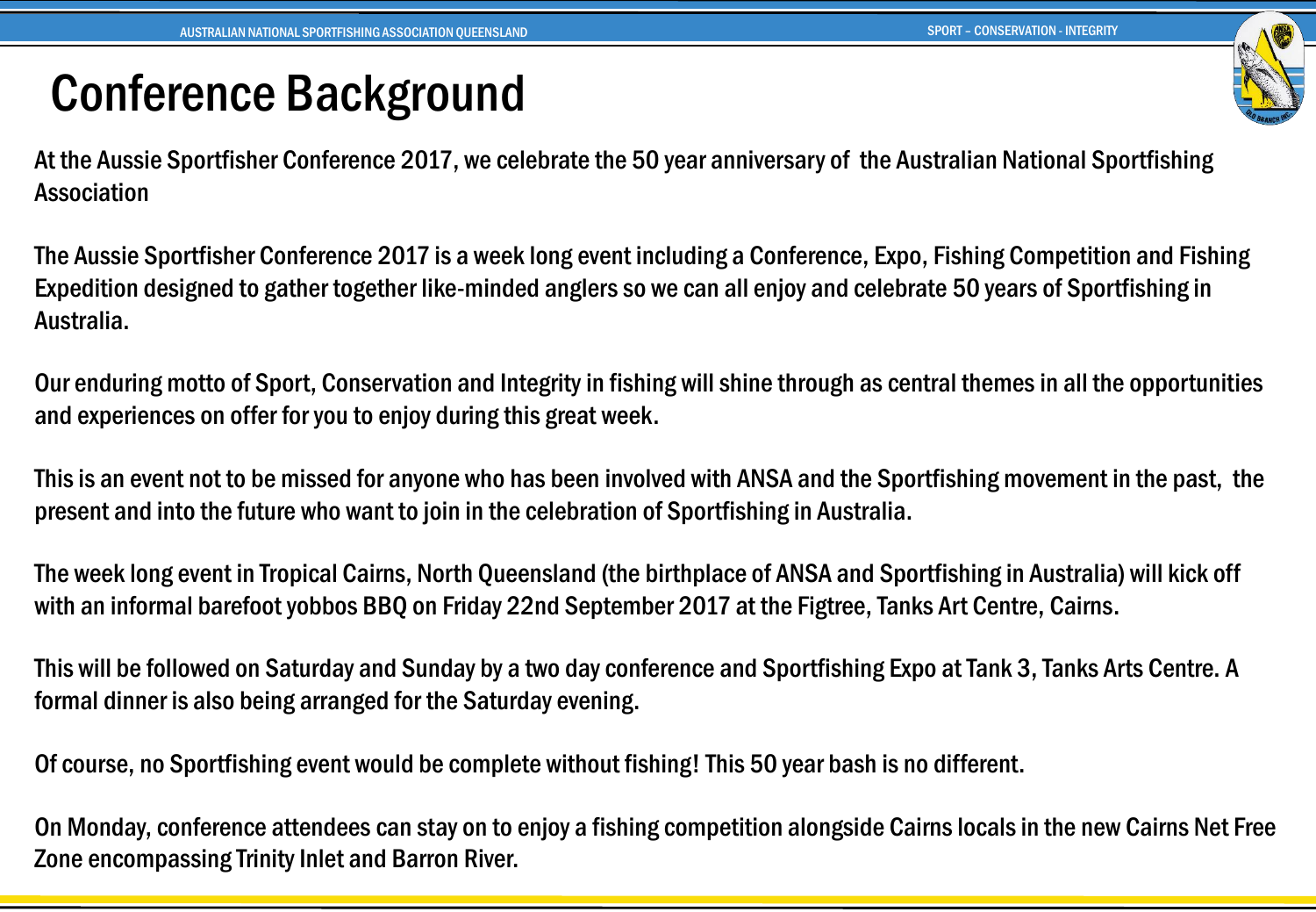

## Background for presenters and stallholders

- ANSA QLD is hosting a 50 year Aussie Sportfishing Conference in Tanks Arts Centre, Cairns
- Tank 3 is our activity hub offering 900sqm under roof for the conference & expo
- Stalls and displays will be visited by conference attendees on Saturday 23<sup>rd</sup> and then opened up to the general public on Sunday 24th September
- ANSA QLD Executive have identified a series of stalls and displays that compliment the conference and are now calling for expressions of interest and making offers for interested parties to lead or collaborate on preparing and manning these displays
- Potential Presentation Topics, Stalls and Displays of interest are outlined overleaf. The list is not exhaustive and your presentation topic, stall or display idea will be considered. Presentations and stalls with themes focussing on the history of sport, conservation and integrity as it relates to angling will be viewed most favourably
- All Expressions of Interest to be submitted by  $1<sup>st</sup>$  May. Confirmation will be provided by  $1<sup>st</sup>$ June at the latest (allowing four months preparation)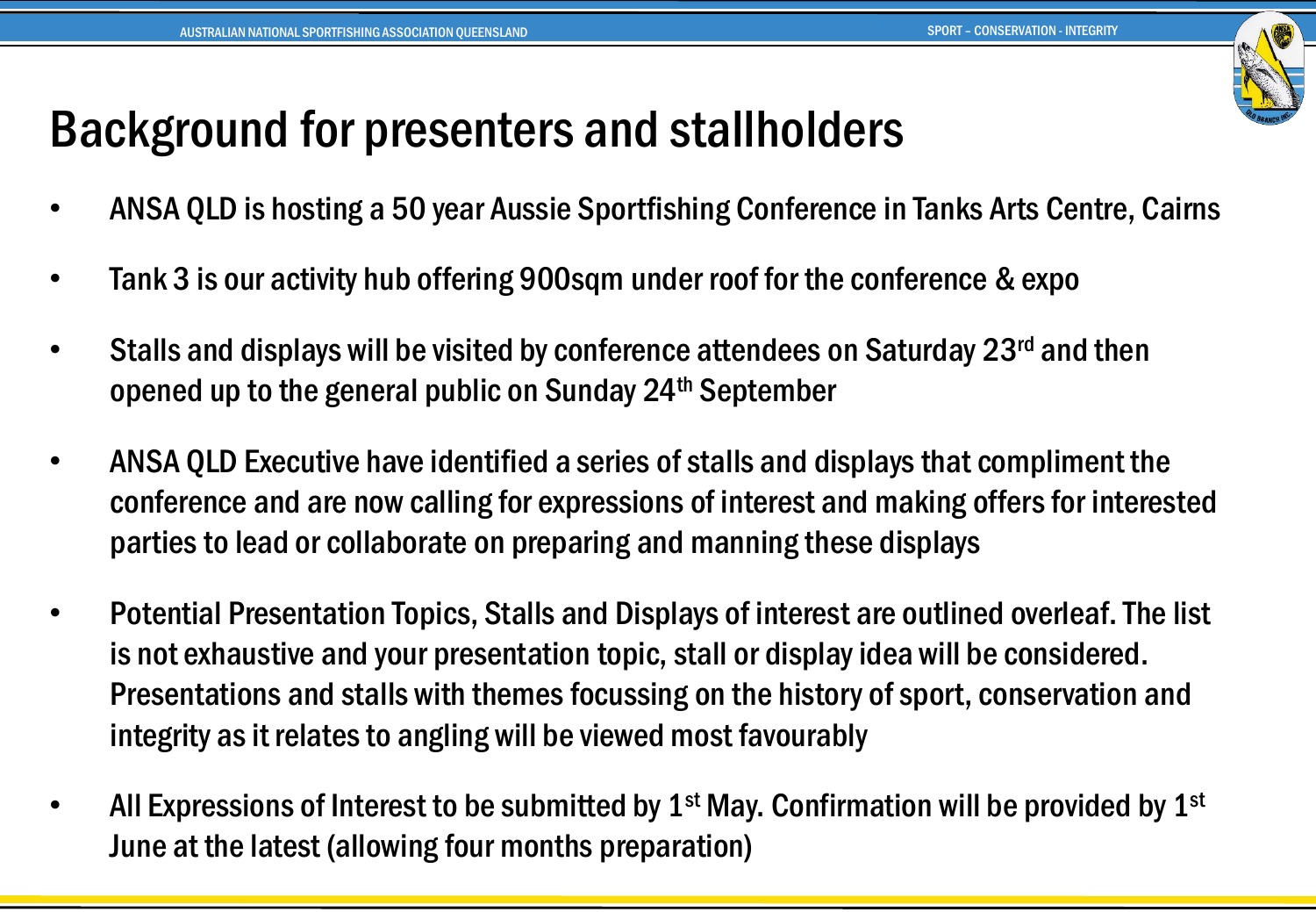#### The Venue

- ANSA QLD is hosting a 50 year Aussie Sportfishing Conference in Tanks Arts Centre, Cairns
- Tank 3 is open plan with ability to bring in large displays including boats
- Conference area and seating will be setup in the centre of the venue with stalls and displays positioned on blocks between pillars and along the circular wall
- Venue is open plan and will have an expo atmosphere. Please note that ambient noise will travel readily throughout the venue
- On Saturday, stalls and displays will only need to be manned during conference breaks, allowing stallholders to enjoy the conference presentations
- On Sunday the venue will be open to the public with gold coin donation and the monthly market providing passive complimentary custom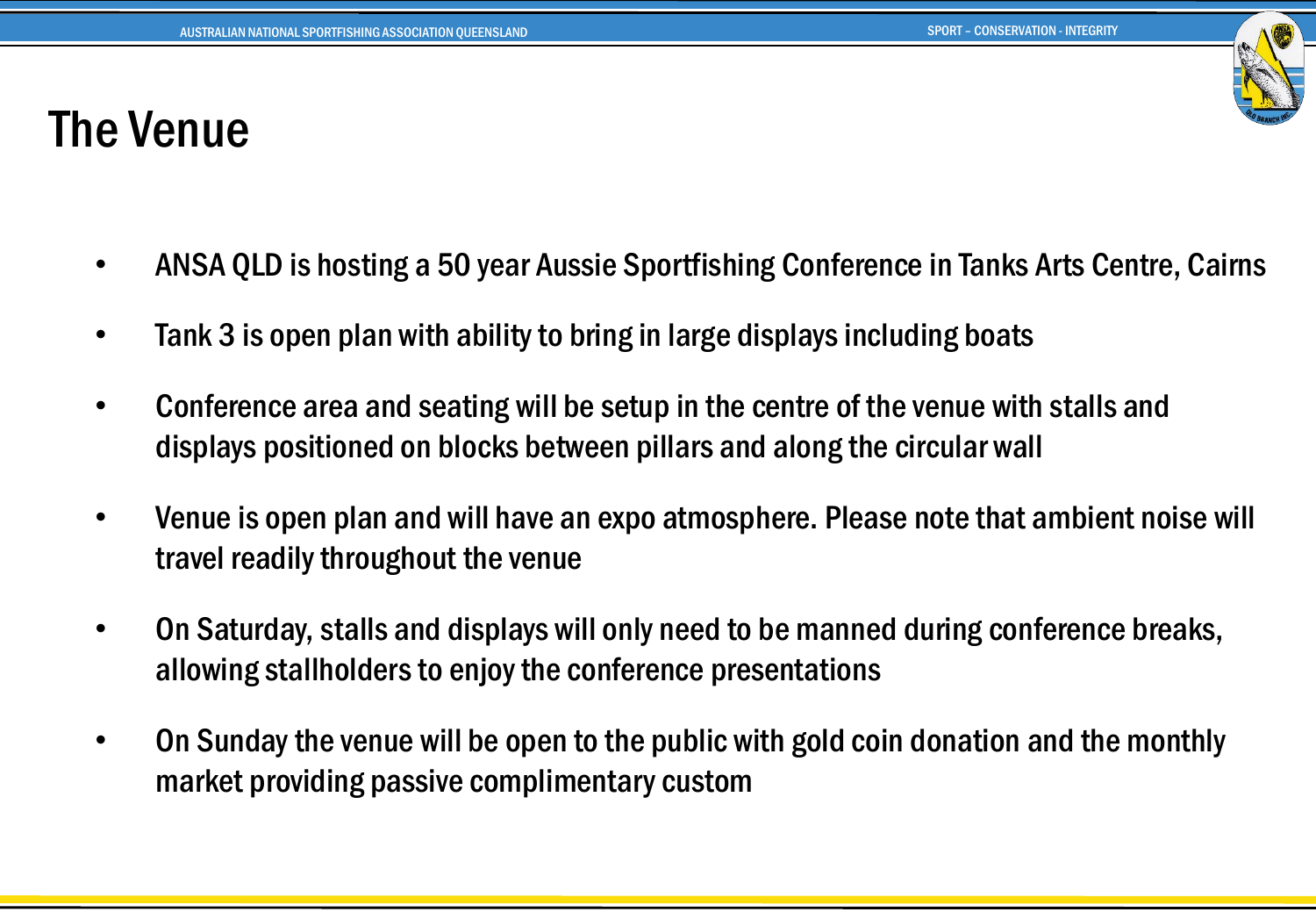#### Costs, obligations and benefits

- Presenters and stallholders will need to register for the conference. Registration is only \$39 for members and \$99 for non-members and means you can enjoy all the benefits of conference activities when not presenting or manning your stall<http://www.ansaqld.com.au/ansa-50th/>
- Presenters & stallholders promoting products or services for sale will also be requested to offer some form of conference discount/deal to conference attendees or a prize that ANSA QLD can use at the conference. Only one commercial stallholder will be selected for each category (e.g. lures, rods, boats, reels, line, publications, sounders ) to provide exclusivity. It is anticipated that the history element of these particular stalls will go ahead regardless of whether a commercial sales/services provider is secured.
- Stallholders are required to setup, man and pull down the display at the agreed times (likely late Friday afternoon and Sunday afternoon)
- Although the venue is locked and has security, ANSA QLD takes no responsibility of items. Appropriate insurance is required and valuable items should not be left unsecured on-site
- It is anticipated there will be 100-200 conference attendees and an additional 500-1,000 visitations to the expo on Sunday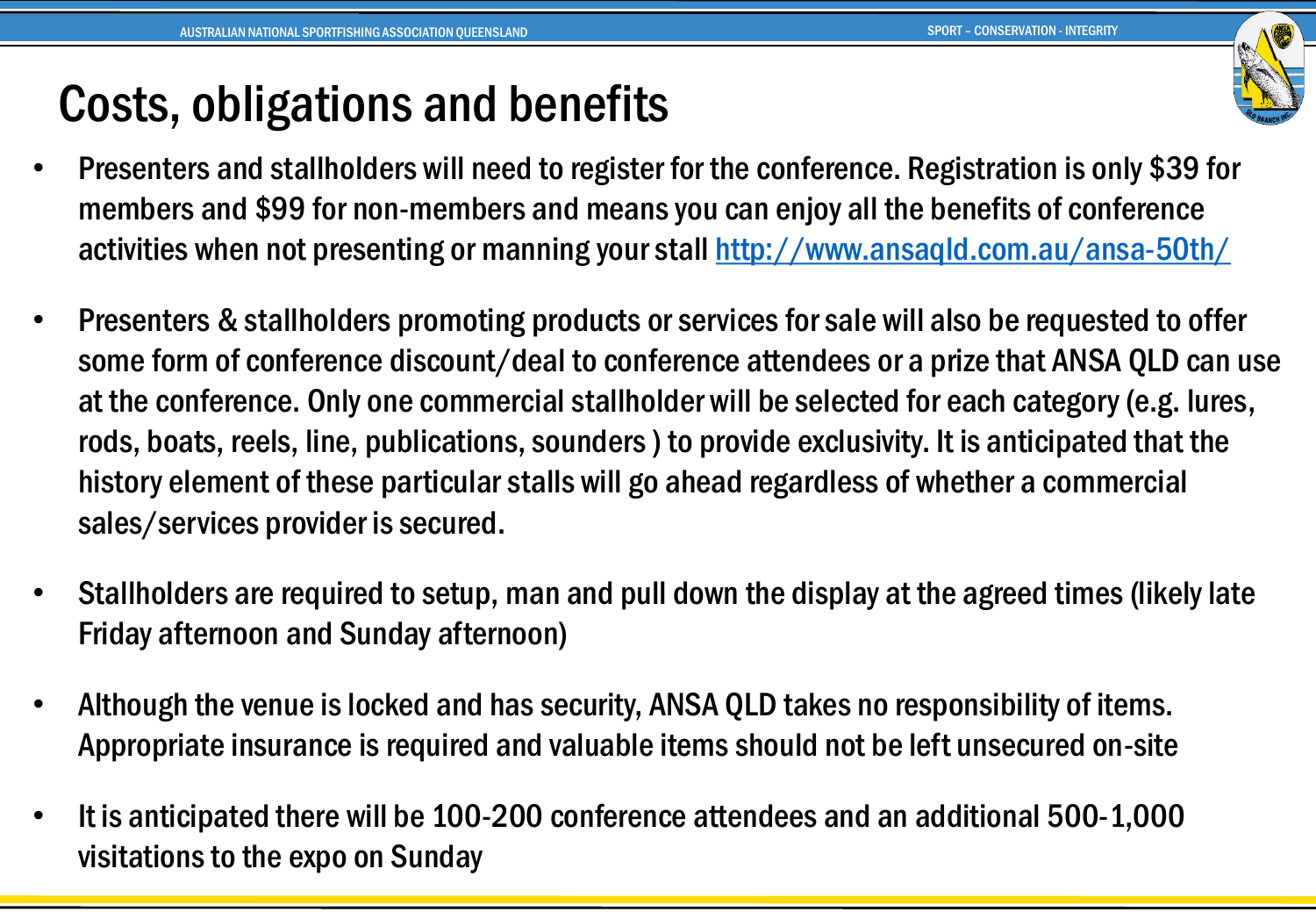

#### Presentation Topics Requested



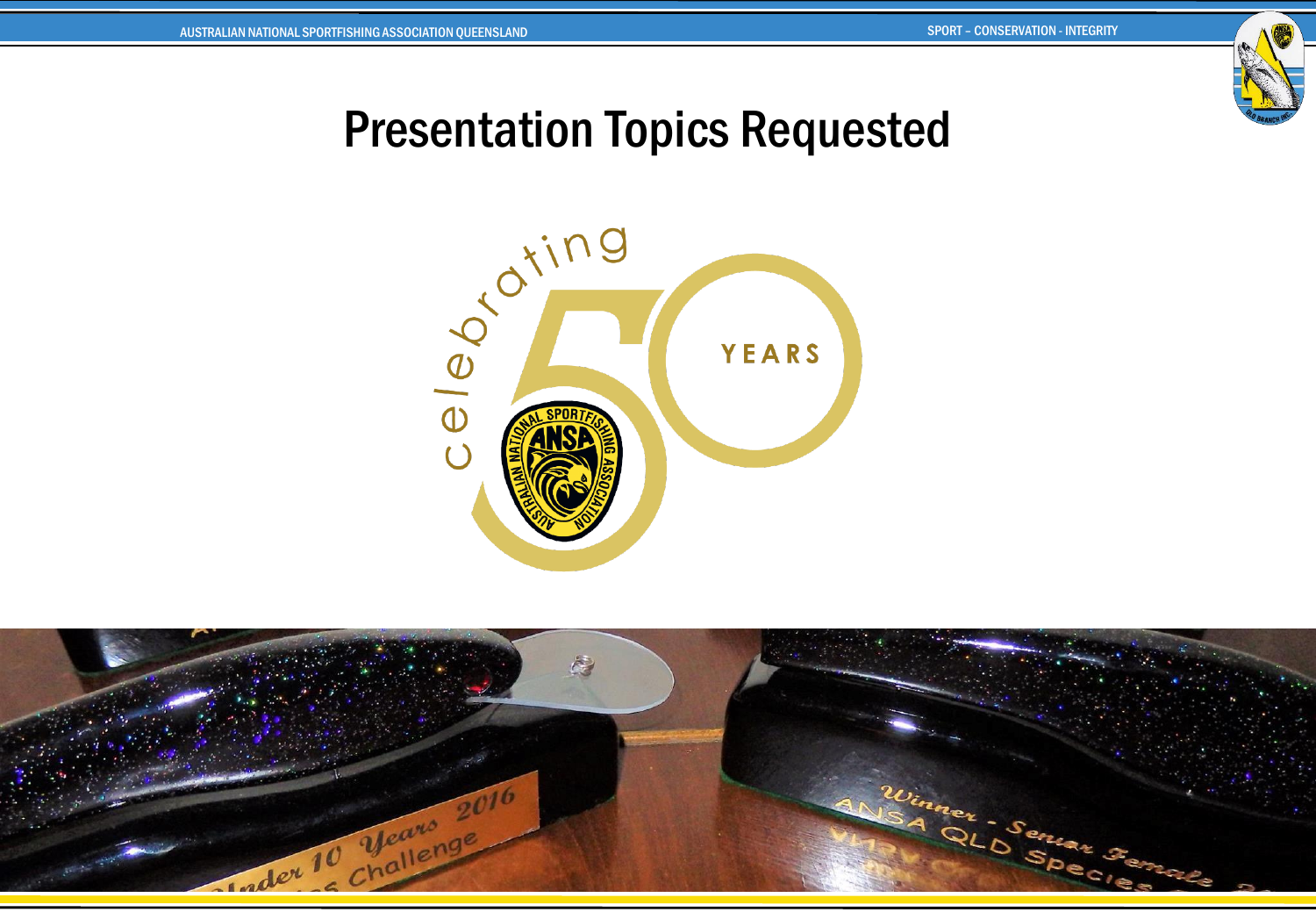#### Proposed Presentation Topics

- The story of ANSA
- Fishing for records
- Tournament fishing
- State championships
- Premium event fishing
- Social and online competitions
- Social fishing club life
- Naturalist Fishing fishing to understand our prey
- Fishing for a sense of purpose mental and social benefits
- Fishing for Knowledge
- Fishing for fitness maintaining mobility in a sedentary world
- Ethical fishing maintaining our social licence
- Sportfishing beyond line class
- Fishing with kids
- Fishing for safety
- Fishing with drones and other technology
- **Fisherwoman**
- Bestfishers adopting better fishing practices
- Fishing for food
- Suggest your topic!

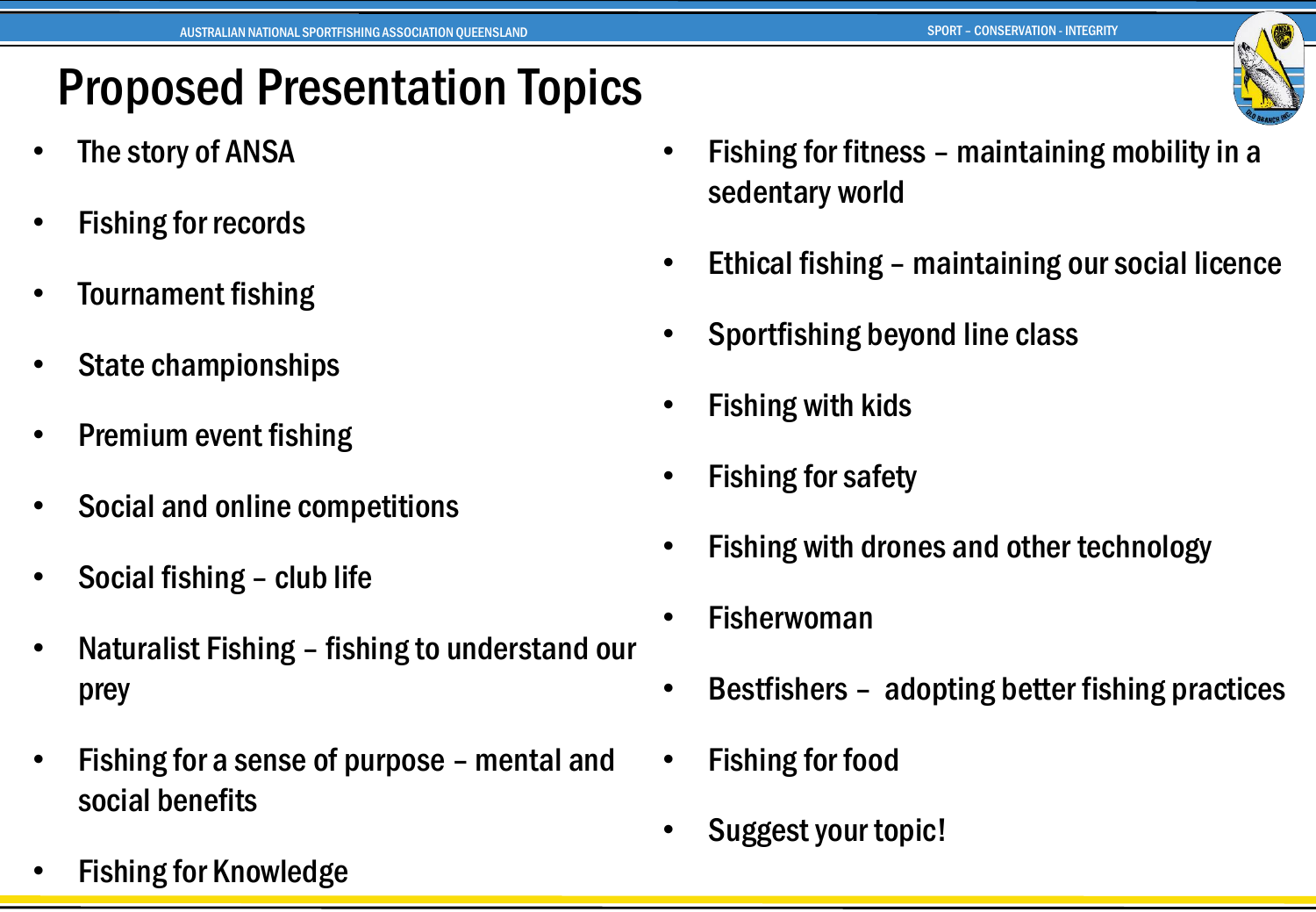

#### Register your Interest to present at our conference!

We will be actively seeking out presenters to cover these topics or others that come to mind in the coming months. If you can do justice to one of the presentation topics, then please get in touch.

Expressions of Interest from presenters should be directed to Nathan Johnston on 0400 221 055 or [president@ansaqld.com.au](mailto:president@ansaqld.com.au) by 1<sup>st</sup> May.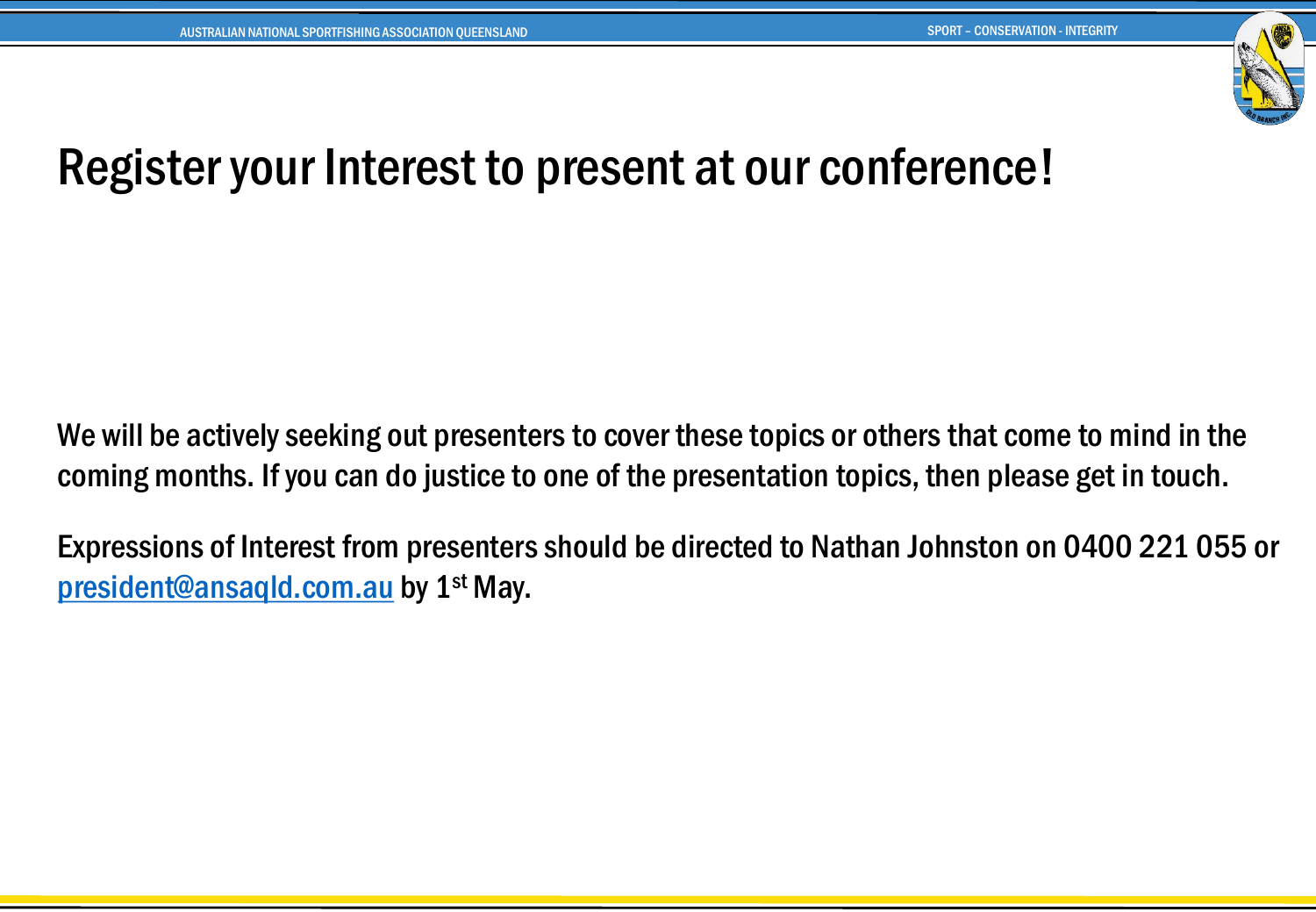

#### Stalls and Displays Requested



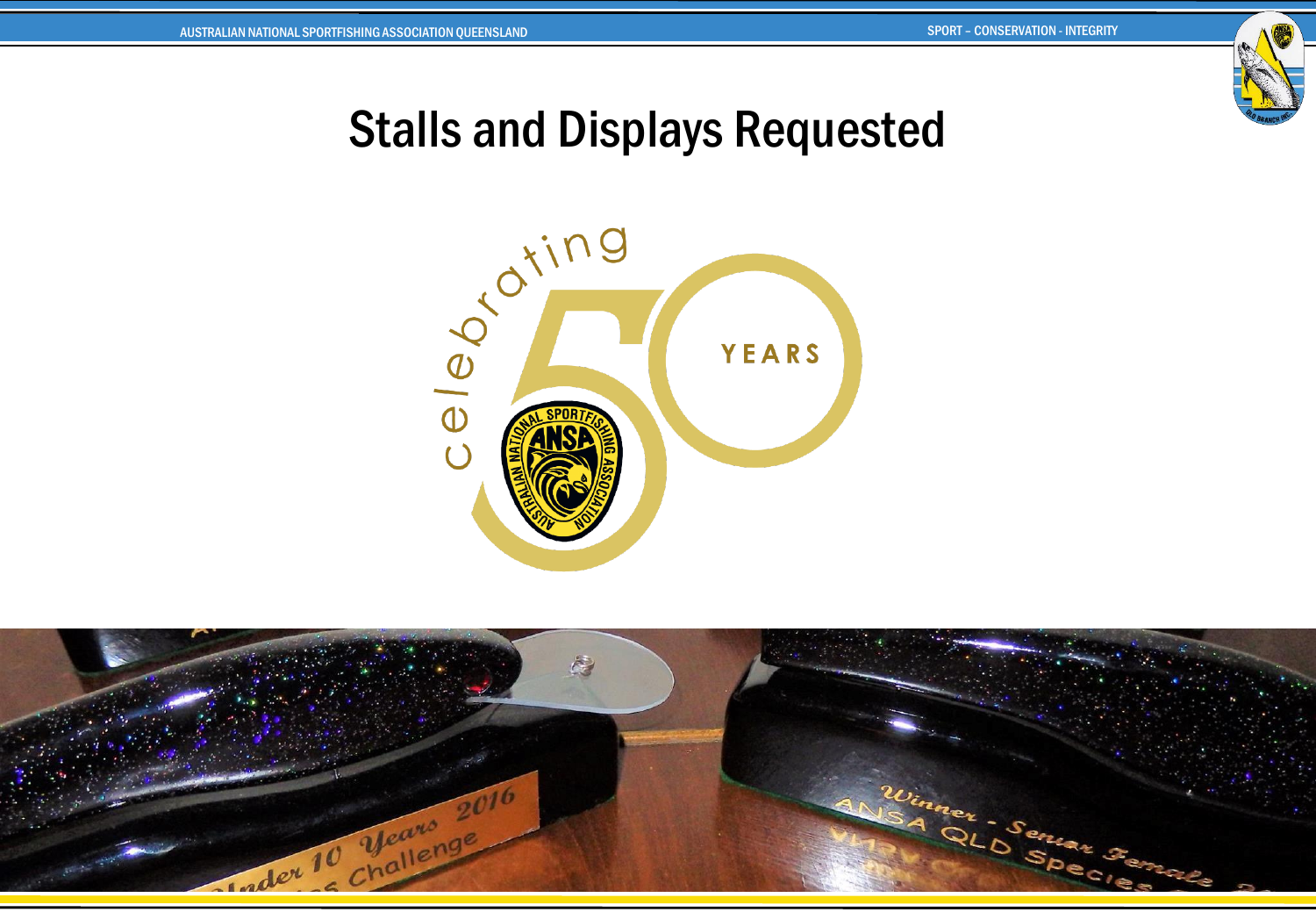

#### Conference and Merchandise Desk

- Desk for registration, general conference queries and support. Place to go for 50 year Aussie Sportfisher merchandise sales
- Manning of desk suits a couple of ANSA member conference attendees that want to lend a hand
- Idea is to have a few people help and have a simple roster
- To help helpdesk volunteers, information will be prepared to support likely queries

Contact Amanda Johnston to offer support on [sweetroj@hotmail.com](mailto:sweetroj@hotmail.com) or 0409 275 459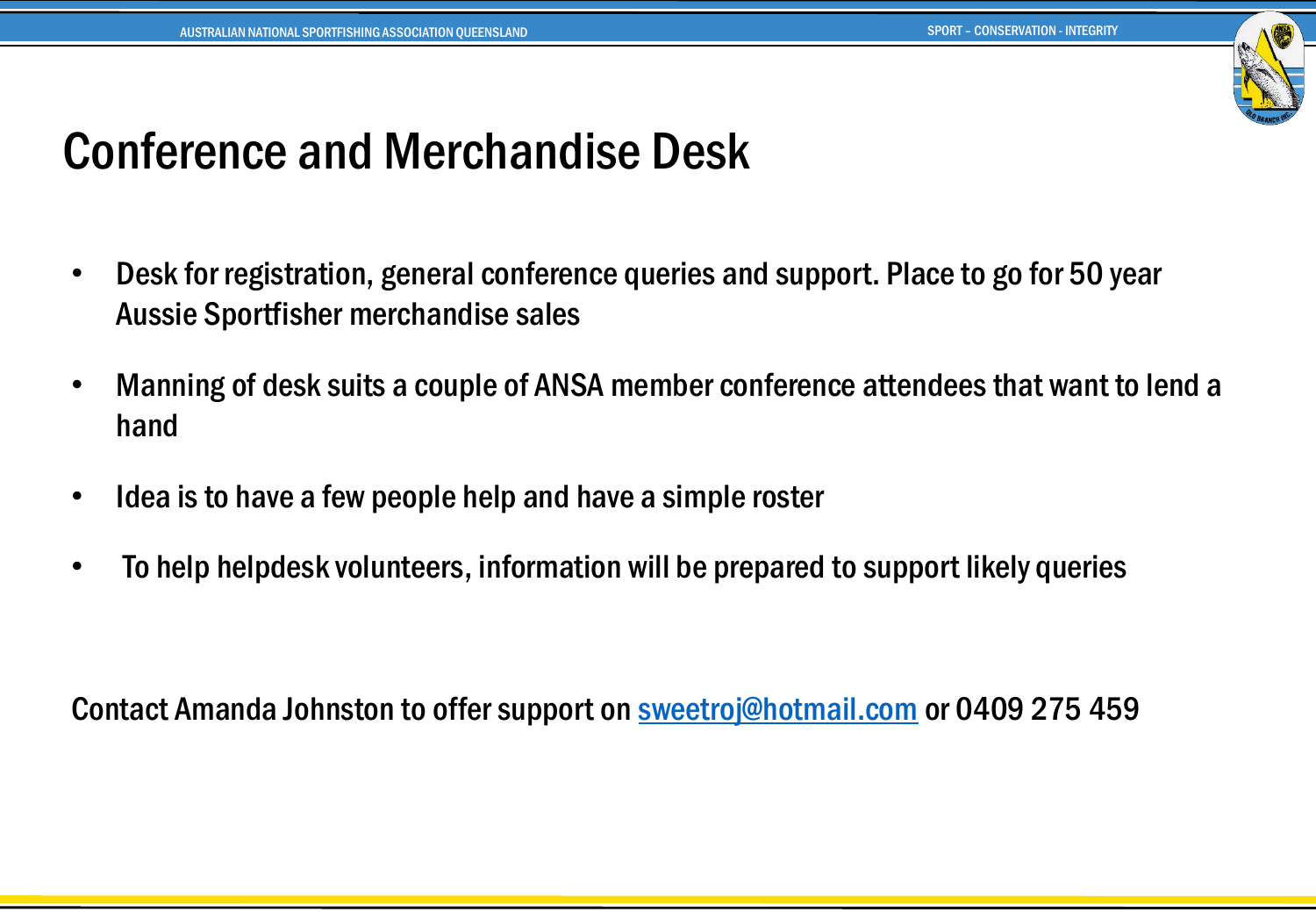

## History of lures and lure maker

- One stand setup along the wall
- Two elements 1. History of lures and 2. a lure maker/manufacturer
- History of lures element suits a collector or group of collectors and should focus on the various lure types created and displayed in chronological order
- Aussie lure maker/manufacturer that can also actively demonstrate a component of the lure making process at the show is desired
- Offer support to prepare history of lures element by contacting Beau Britton on [beaubritton88@hotmail.com](mailto:beaubritton88@hotmail.com) or 0431 071 293 by 1<sup>st</sup> May. Expressions of Interest from manufacturers/retailers should be also be directed to Beau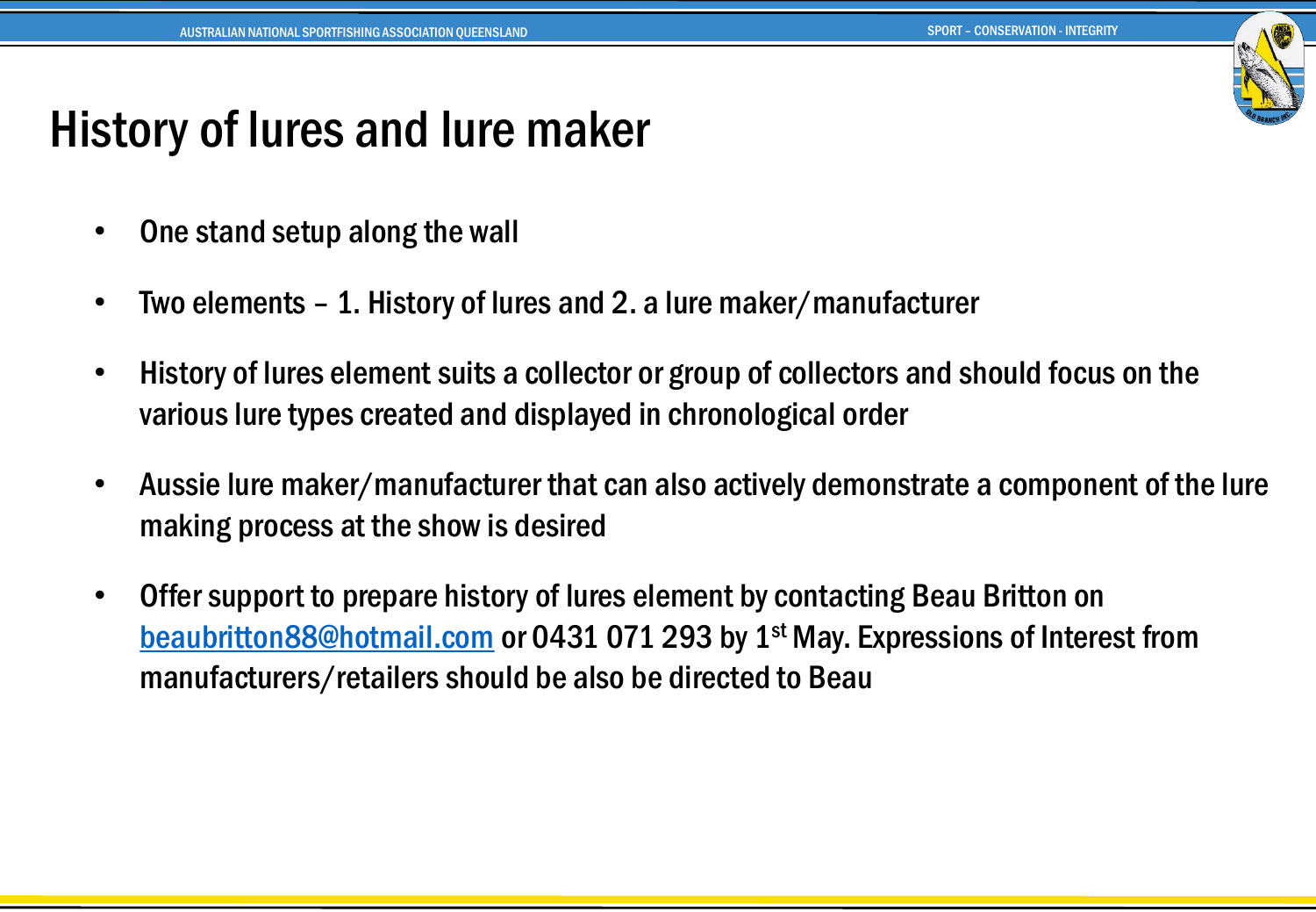

#### History of reels and reel manufacturer

- One stand setup along the wall
- Two elements: 1. History of reels and 2. A reel manufacturer/retailer
- History of reels element suits a collector or group of collectors and should focus on the various reel types created and displayed in chronological order
- One reel retailer/manufacturer with preference for diverse range of reels offered for sale
- Offer support to prepare history of reels element by contacting Bob Dover on [littlefish1@burnett.net.au](mailto:littlefish1@burnett.net.au) or 0418 768 192 by 1st May. Expressions of Interest from manufacturers/retailers should be also be directed to Bob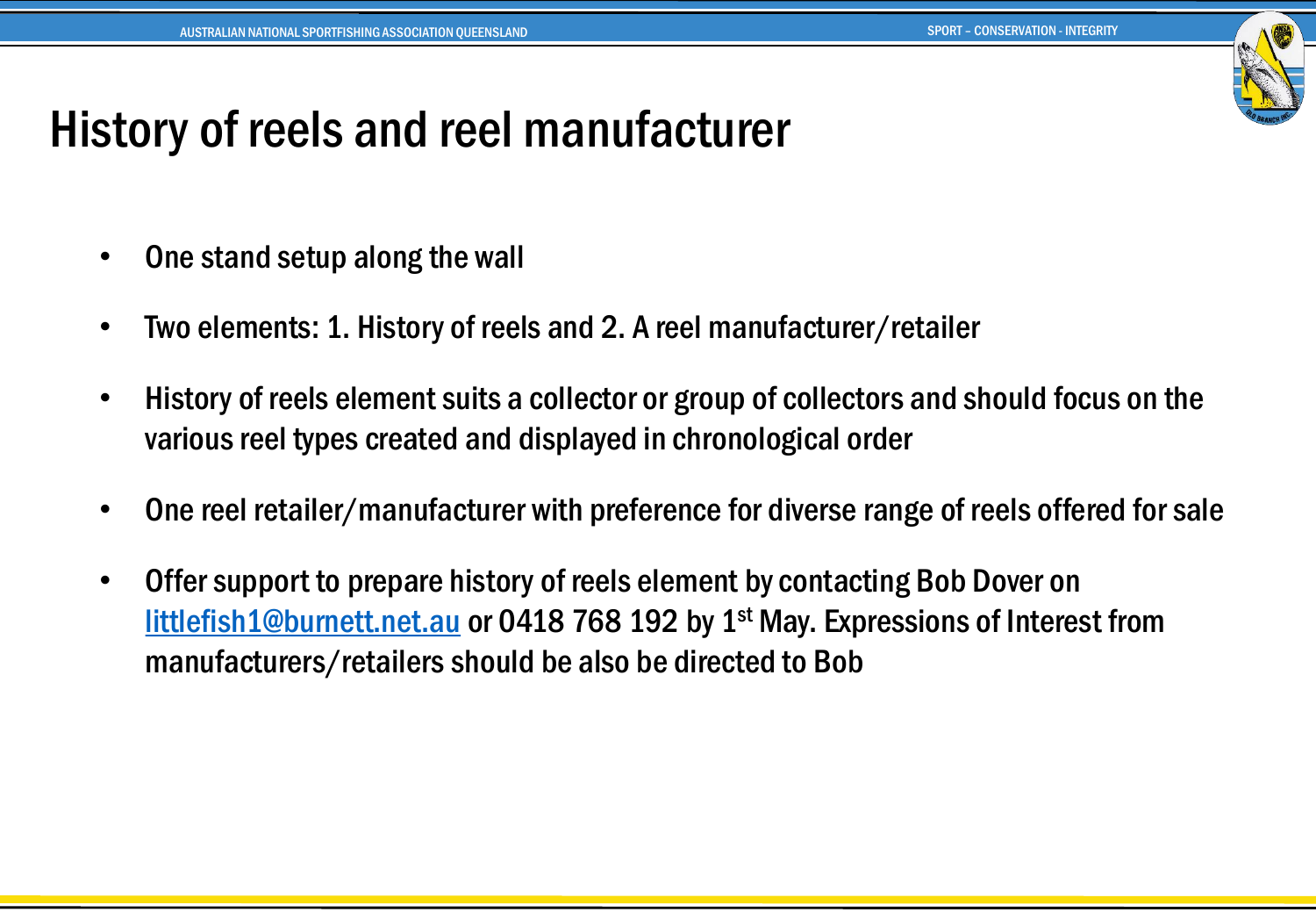

#### History of line & terminal tackle and sales

- One stand setup with two elements: 1. History of line/terminal tackle and 2. A retailer
- History of line/terminal element suits a collector or group of collectors and should focus on the various lines and terminal tackle types created and displayed in chronological order
- One retailer with focus on line. Preference for diverse lines, braid and leader offered for sale
- Offer support to prepare history of line & terminal tackle element by contacting Bob Dover on [littlefish1@burnett.net.au](mailto:littlefish1@burnett.net.au) or 0418 768 192 by 1<sup>st</sup> May. Expressions of Interest from manufacturers/retailers should be also be directed to Bob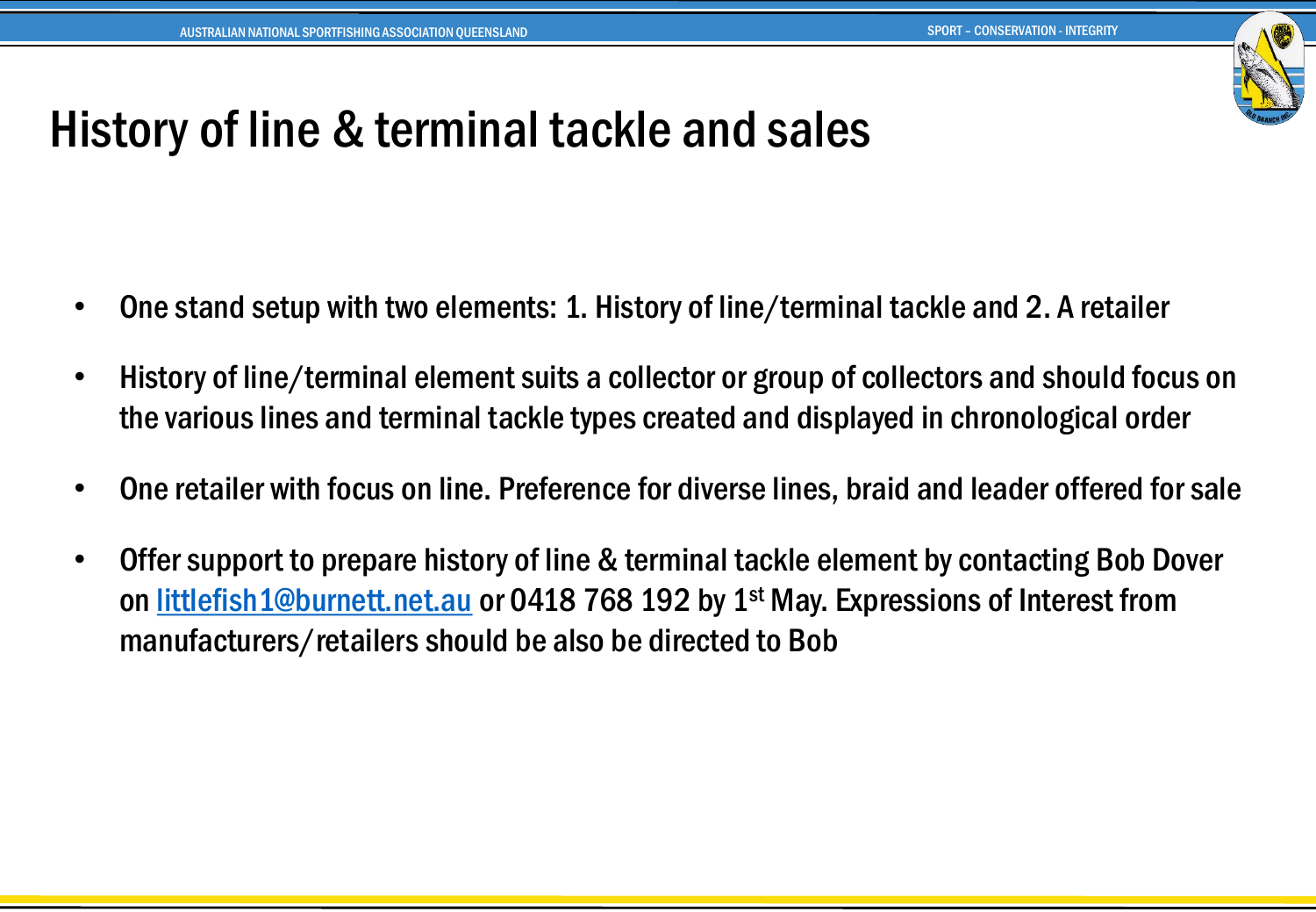## History of sportfishing boats

- One stand setup along the wall with two elements:
	- History of boats used for sportfishing with poster photos and information
	- One well setup sportfishing boat preferably 4.5-5.5m (Aussie manufacturer or if not a conference attendee)
- History of sportfishing boats stall suits a boat builder or sportfishing boating enthusiast should focus on the development in boating construction and design over the last 50 years that has helped the sporting angler better target their prey. Posters should be displayed in chronological order with boat at the end of the display
- Boat manufacturer, if secured can have information on other models on offer.
- Offer support to prepare history sportfishing boats element by contacting Nathan Johnston on 0400 221 055 or *[president@ansaqld.com.au](mailto:president@ansaqld.com.au)* by 1<sup>st</sup> May. Expressions of Interest from boat manufacturers should be also be directed to Nathan

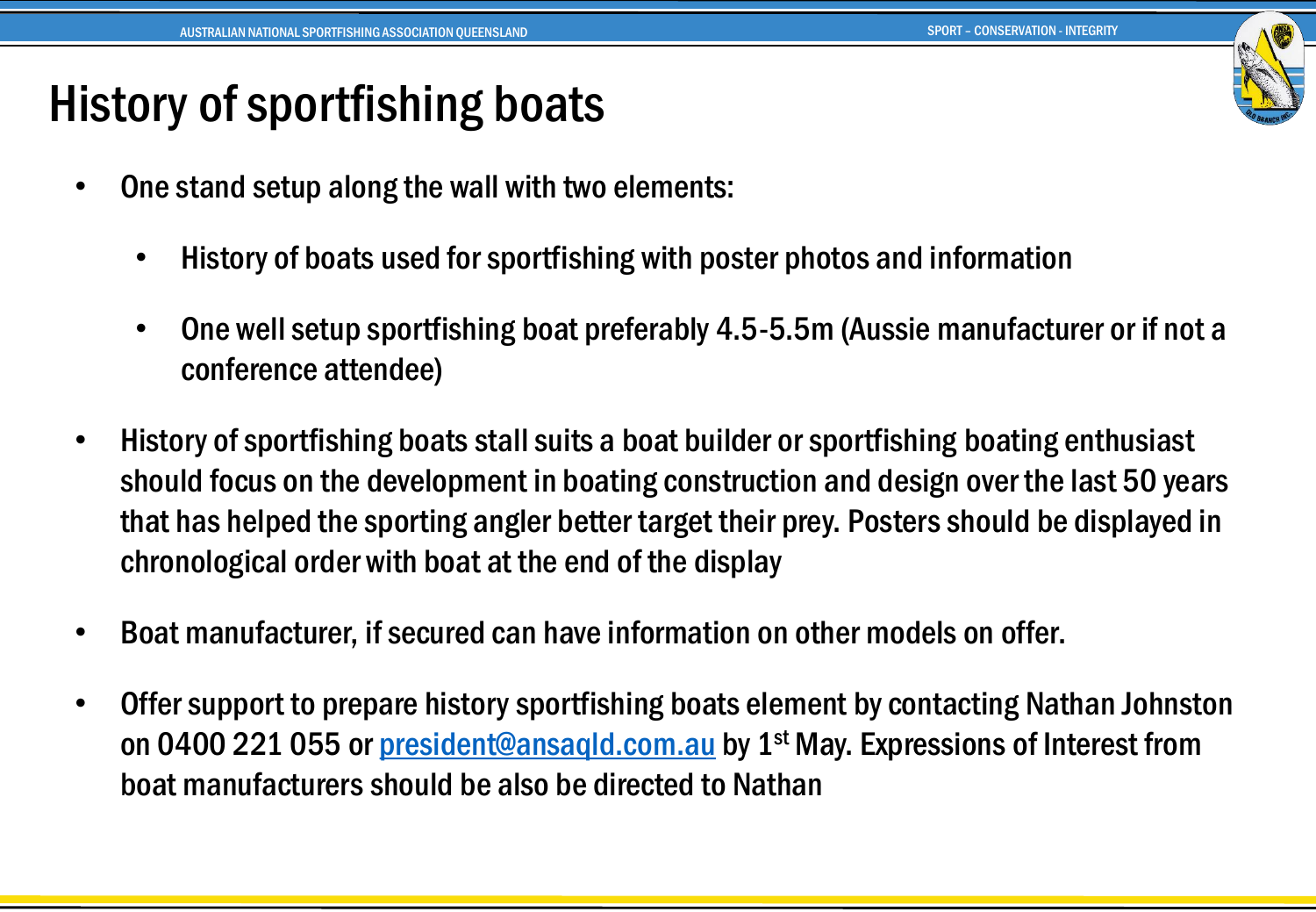

#### History of sportfishing publications and media

- One stand with two elements: 1. History of sportfishing publications and 2. One current sportfishing publication
- History of sportfishing publications element suits a collector or group of collectors and should focus on the various publications and media displayed in chronological order
- One sportfishing publisher offering their material and/or subscriptions for sale
- Offer support to prepare history of fishing publications element by contacting Adam Royle on 0417 610 446 or ngfisho@live.com.au by 1<sup>st</sup> May. Expressions of Interest from publishers should be also be directed to Adam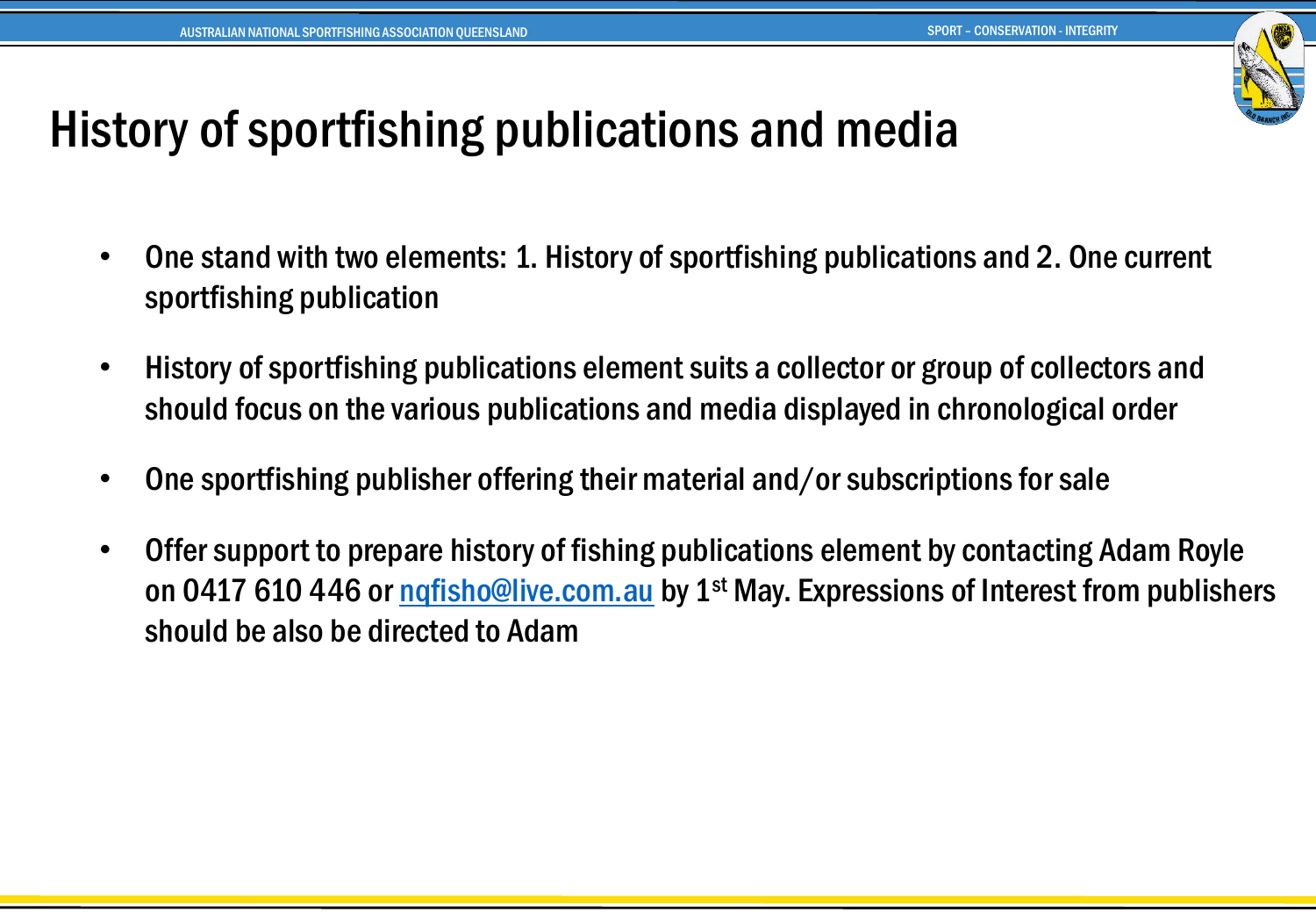

## History of marine electronics and sounder technology

- One stand with two elements, including history of electronics and sounders and one marine electronics manufacturer/retailer
- History of marine electronics element suits a collector or group of collectors and should focus on the various advancements in marine electronic and sounder technology in chronological order
- One marine electronics manufacturer/retailer with preference for diverse range of sounders on display for sale
- Offer support to prepare history of marine electronics element by contacting Nathan Johnston on 0400 221 055 or [president@ansaqld.com.au](mailto:president@ansaqld.com.au) by 1<sup>st</sup> May. Expressions of Interest from marine electronics manufacturer/retailer should be also be directed to Nathan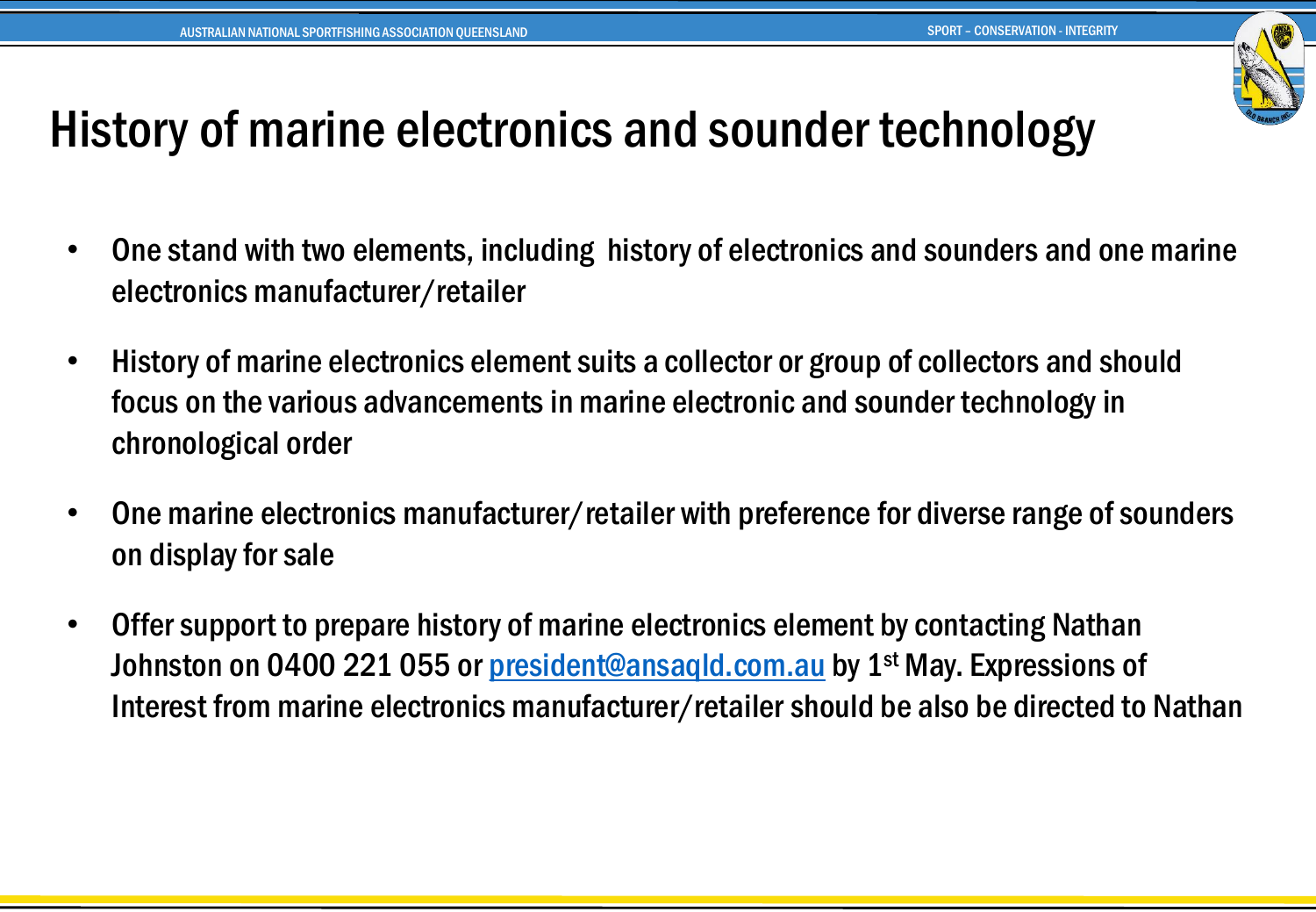

#### History of Rods & Rod builder

- One stand setup along the wall
- Two elements: 1. history of rods and 2. A rod builder
- History of rods element suits a collector or group of collectors and should focus on the various rod types created and displayed upright in stands if possible and in chronological order
- One Aussie rod builder that can also actively demonstrate a component of the rod building process at the expo
- Offer of support to prepare history of rods element by contacting Nathan Johnston on 0400 221 055 or [president@ansaqld.com.au](mailto:president@ansaqld.com.au) by 1<sup>st</sup> May.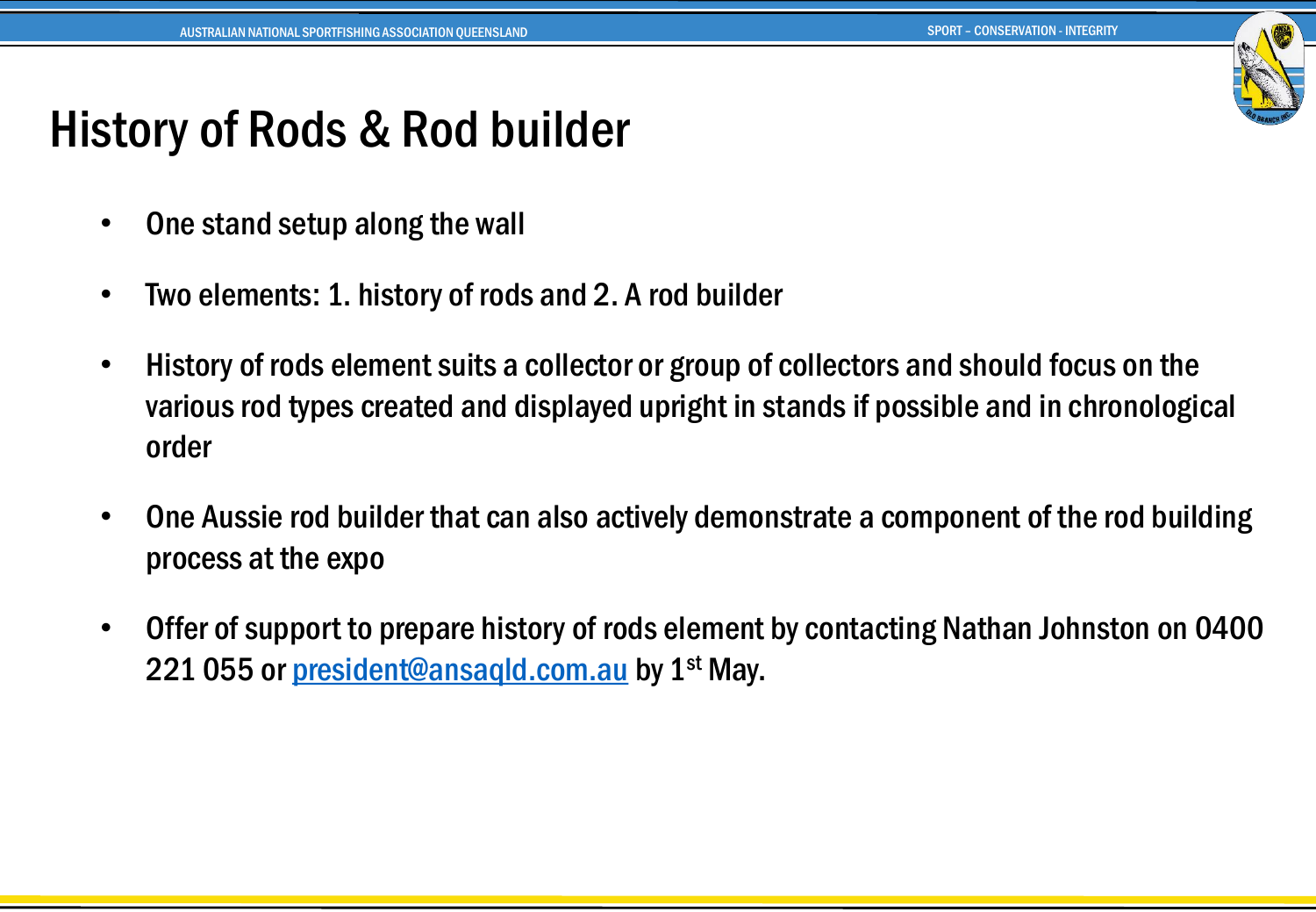

#### History of ANSA

- One stand setup with two elements:
	- History of ANSA QLD and other State Branches
	- History of ANSA National
- Interested ANSA executive from differing eras are encouraged to collaborate to prepare and collate memorabilia and information that showcases the 50 year history of ANSA , including but not limited to: Information on records & competitions, an honour board for award recipients, information on current initiatives, photos, interesting paperwork & recollections
- A lead individual for ANSA National and for each interested state branch would be appreciated. This individual would work with other interested individuals to coordinate and organise the showcases.

Expressions of Interest for lead and collaborating individuals should be directed to Nathan Johnston on 0400 221 055 or president@ansaqId.com.au by 1<sup>st</sup> May.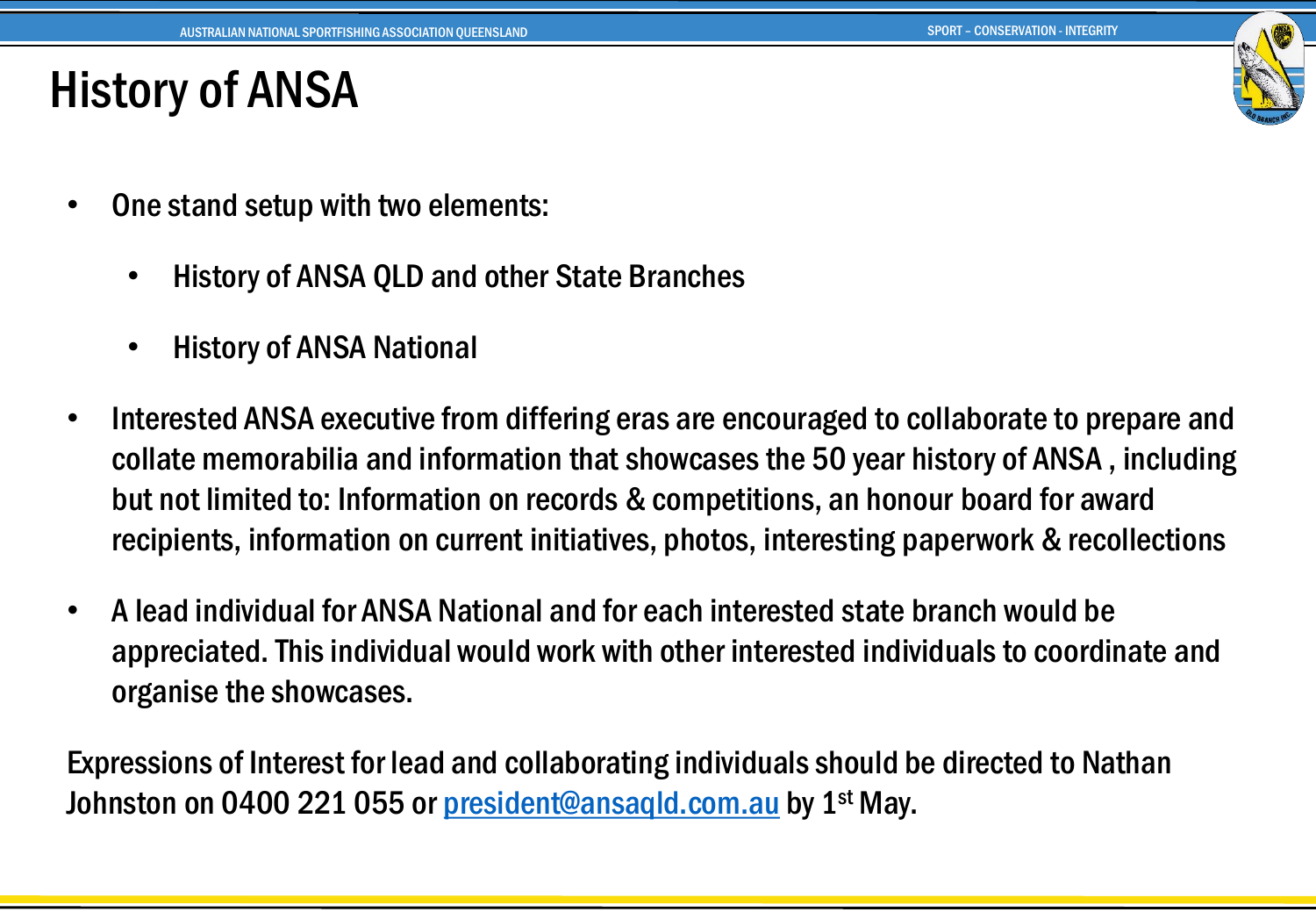

#### Club Displays

- One small stand per club offered for interested clubs and could include:
	- Club History
	- Photo Display
	- Perpetual Trophy Display
	- Stand can be setup to be manned or unmanned
	- Clubs responsibility to arrange all details

For more detail or to confirm stand contact Beau Britton on 0431 071 293 or [beaubritton88@hotmail.com](mailto:beaubritton88@hotmail.com) by 1st May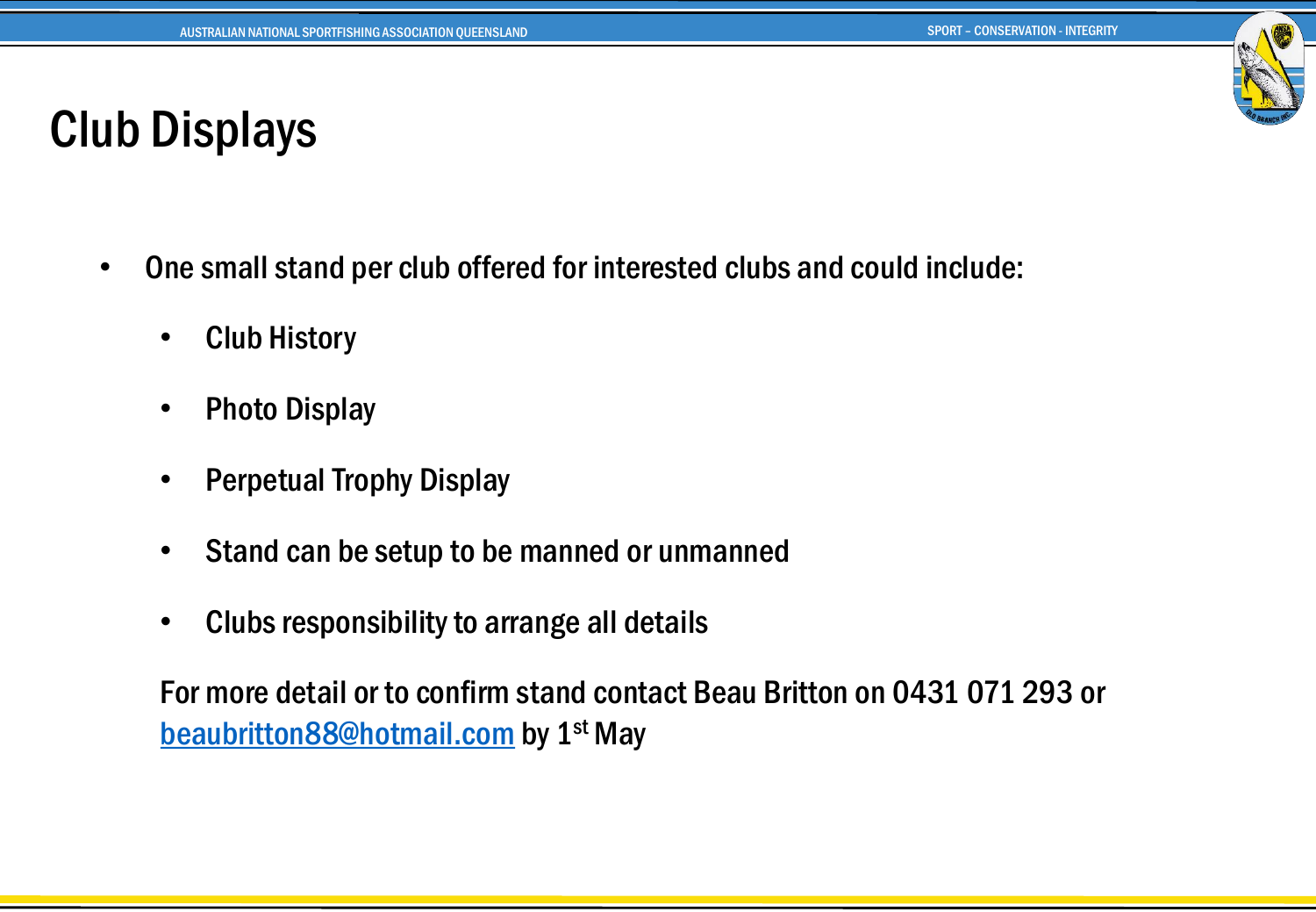

## Casting Accuracy and fishing arcade/console game stand

- Fun Conference fundraisers with donations going to monitoring and research initiatives
- Gold coin donation to play. Daily finals and prizes to recognise casting accuracy champion and fishing game champion.
- Manning of stand next to conference desk suits a couple of ANSA member conference attendees that wants to lend a hand, design and setup the casting accuracy game and have some fun.
- Also requesting loan of fishing game either arcade, VR or console
- For more detail, to offer support with loan of arcade game or console contact Dave Little on 0429 990 859 or dave@ngflyfishers.com by 1<sup>st</sup> May.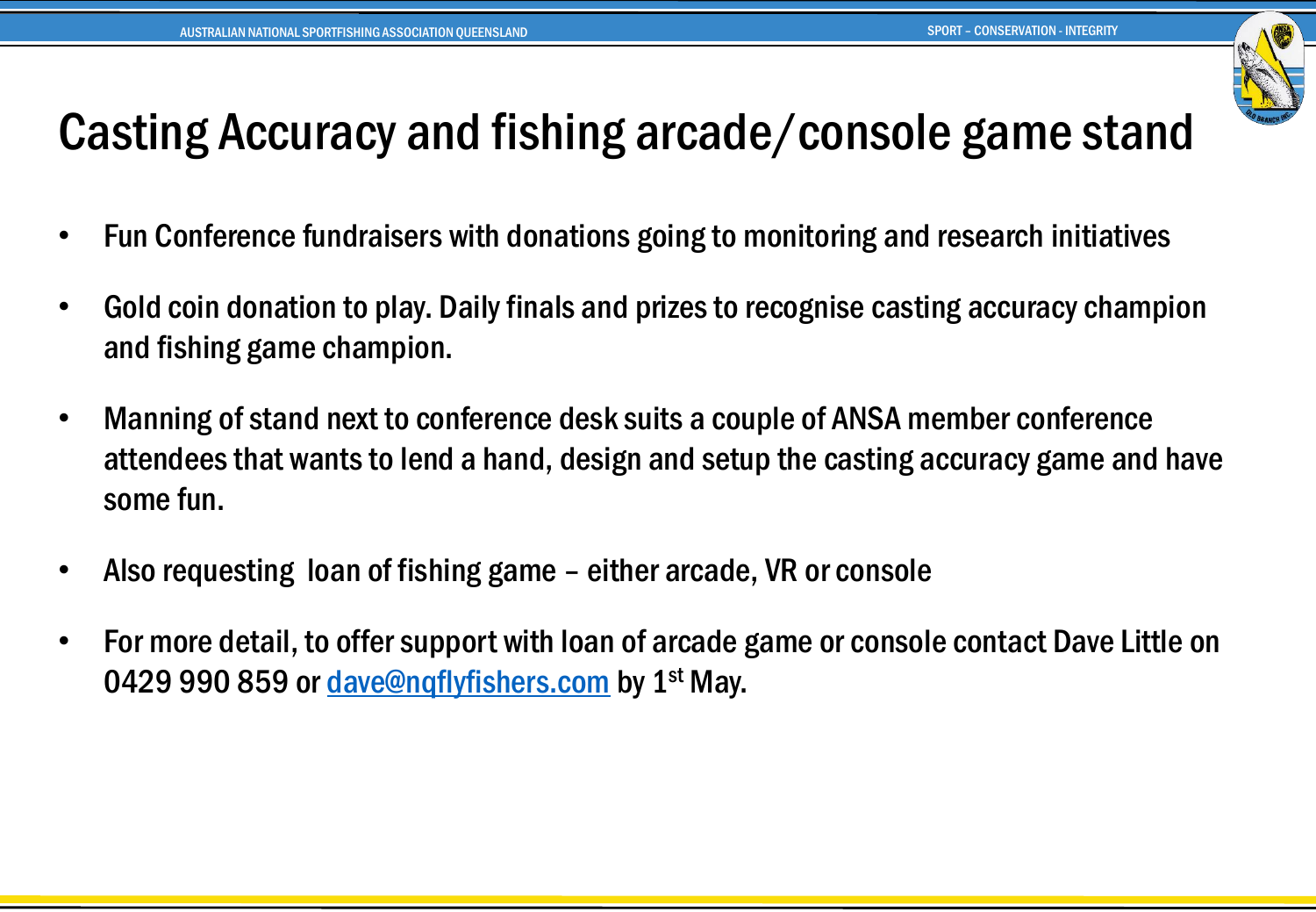

# ANSA QLD Stands

- History of ANSA Research, Monitoring and Tagging. Contact Bob Dover to offer support on 07 4163 6934 or [littlefish1@burnett.net.au](mailto:littlefish1@burnett.net.au)
- Code of Practise and Fishing Best Practice self assessment. Contact David Little to offer support on 0429 990 859 or [dave@nqflyfishers.com](mailto:dave@nqflyfishers.com)
- Bric a brac tacklebox swap, buy & sell corner. Every conference attendee can bring along one tacklebox full of old lures and fishing gear to swap, buy or sell with other attendees. Contact Andrew Doherty to offer support on 0422 267 839 or [andrew.d@hotmail.com.au](mailto:andrew.d@hotmail.com.au)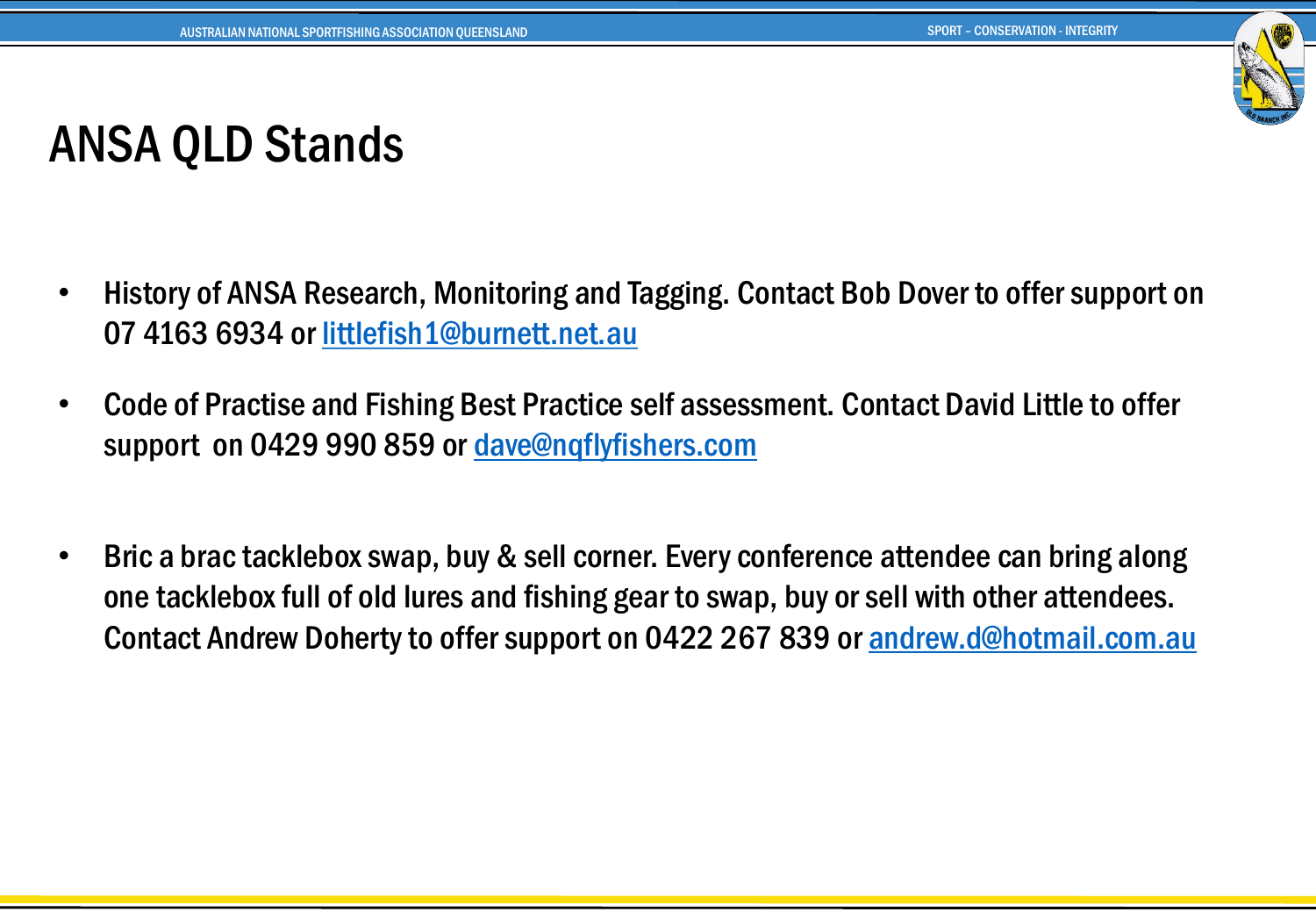

#### Other conference stand ideas are welcome

- Share your other ideas for a stands with us. Potential suggestions are
	- Conservation in fishing
	- **Fishing Adventures**
	- History of State fisheries management
	- History of Federal fisheries management